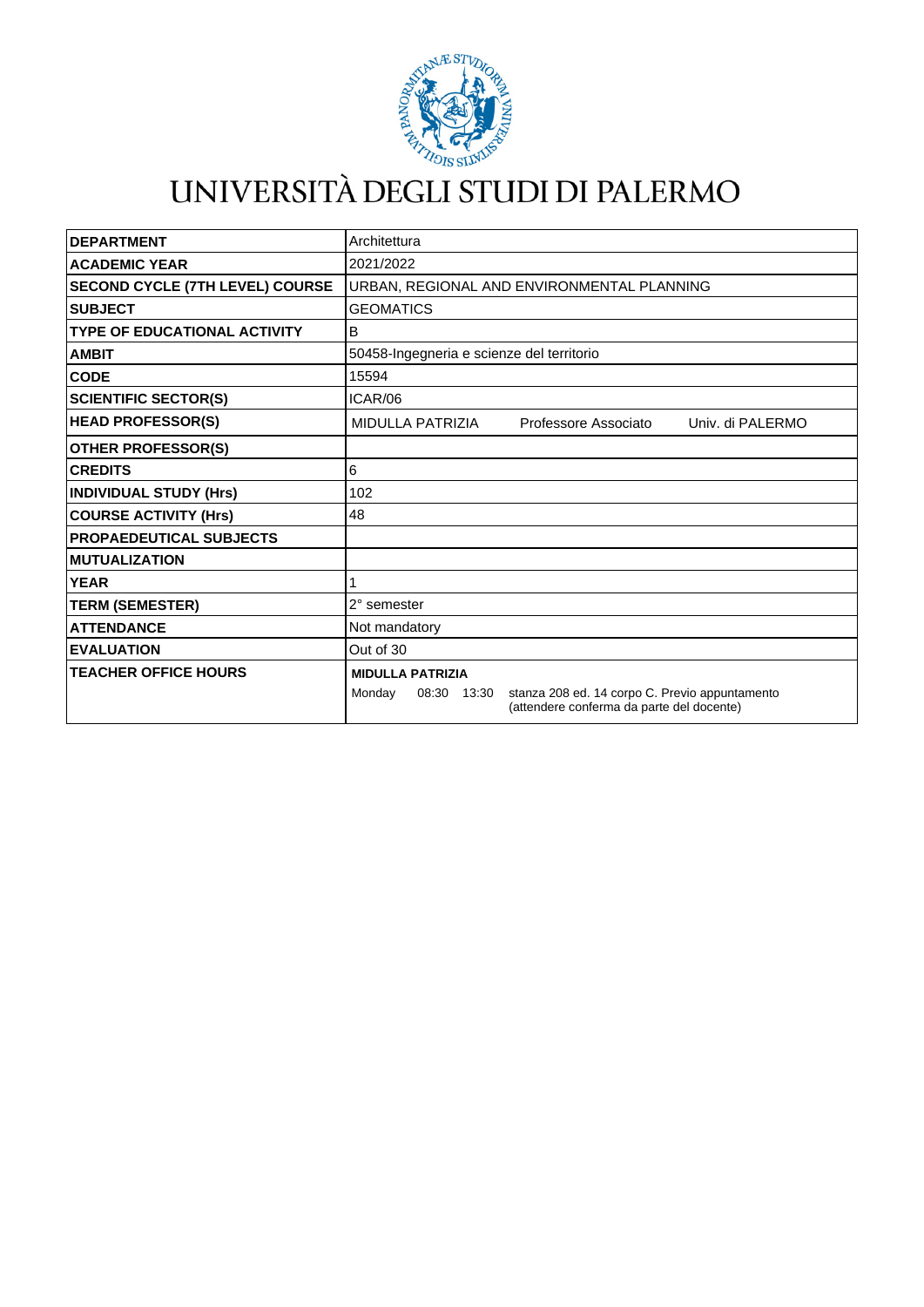## **DOCENTE:** Prof.ssa PATRIZIA MIDULLA

| <b>PREREQUISITES</b>          | Basic knowledge of descriptive geometry                                                                                                                                                                                                                                                                                                                                                                                                                                                                                                                                                                                                                                                                                                                                                                                                                                                                                                                                                                                                                                                                                                                                                                                                                                                                                                                                                                                                                                                                                                                                                                                                                                                                                                                                                                                                                                                                                                                                                                                                                                                                                                                                                                                                                                                                                                                                                                                                                                                                                                                                            |  |  |
|-------------------------------|------------------------------------------------------------------------------------------------------------------------------------------------------------------------------------------------------------------------------------------------------------------------------------------------------------------------------------------------------------------------------------------------------------------------------------------------------------------------------------------------------------------------------------------------------------------------------------------------------------------------------------------------------------------------------------------------------------------------------------------------------------------------------------------------------------------------------------------------------------------------------------------------------------------------------------------------------------------------------------------------------------------------------------------------------------------------------------------------------------------------------------------------------------------------------------------------------------------------------------------------------------------------------------------------------------------------------------------------------------------------------------------------------------------------------------------------------------------------------------------------------------------------------------------------------------------------------------------------------------------------------------------------------------------------------------------------------------------------------------------------------------------------------------------------------------------------------------------------------------------------------------------------------------------------------------------------------------------------------------------------------------------------------------------------------------------------------------------------------------------------------------------------------------------------------------------------------------------------------------------------------------------------------------------------------------------------------------------------------------------------------------------------------------------------------------------------------------------------------------------------------------------------------------------------------------------------------------|--|--|
| <b>LEARNING OUTCOMES</b>      | Knowledge and Comprehension: Abilities The students shall acquire those tools<br>that can help them to understand the recent evolutions of Geomatics, and<br>particularly the most widespread<br>cartographic<br>reference<br>systems,<br>photogrammetric data acquisition methods, treatment, storage and retrieving of<br>geo-referred spatial data as well as cartographic products used today for<br>representing the territory. The students shall also be able to understand the<br>technical language of Geomatics. Ability to Apply Knowledge and<br>Comprehension The students will be able to use maps for activities of control,<br>management and evaluation of the territory, relating them with interdisciplinary<br>data. Judgement Autonomy The students will be able to express judgments<br>about the quality of the various cartographic products, evaluating their precision<br>and quality. Communication Abilities The students will be able to exhibit their<br>knowledge about survey methods and maps in a clear and understandable<br>technical language. Learning Abilities The students will be able to autonomously<br>increase their skills and to follow the evolution of Geomatics.                                                                                                                                                                                                                                                                                                                                                                                                                                                                                                                                                                                                                                                                                                                                                                                                                                                                                                                                                                                                                                                                                                                                                                                                                                                                                                                                                                |  |  |
| <b>ASSESSMENT METHODS</b>     | Oral exam<br>Evaluation criteria<br>The candidate will answer at least two questions, on all the topics of the<br>program. Final evaluation will consider the knowledge and understanding of the<br>student, and his/her competence and independence of judgment. The lowest<br>evaluation grade will be achieved if the student proves his/her knowledge and<br>comprehension of the main subjects, at least within a general framework, and if<br>the student can apply that knowledge (i.e. he/her is able to read a map or to<br>determine coordinates of a point on a map ) The student shall also be able to<br>present to the examiner, while competently discussing, the topics related to<br>Geomatics in a successful way. Below that threshold, the student will not be<br>able to pass the examination. On the contrary, the more the student will be able<br>to interact with the examiner and discuss the topics, and the more he/she will<br>prove to have acquired the basics of Geomatics and of the techniques of<br>qualitative research, the higher will the evaluation grade be.<br>The evaluation grades range is comprised between 18 and 30, according to the<br>following criteria:<br>Excellent (30 - 30 e lode): Excellent knowledge of the subjects studied in the<br>course, excellent language skills, good analytical and interpretative capacity; the<br>student is fully able to use the maps employed today for the representation and<br>the knowledge of territories and cities.<br>Very good (26-29): Good mastery of the subjects studied in the course, very<br>good language skills; the student is able to use the maps employed today for<br>the representation and the knowledge of territories and cities.<br>Good (24-25): Knowledge of the main subjects studied in the course, good<br>language skills; the student shows a limited ability to use the maps employed<br>today for the representation and the knowledge of the territories and cities.<br>Average (21-23): Basic knowledge of some subjects studied in the course,<br>adequate language skills; poor ability to autonomously use the maps employed<br>today for the representation and the knowledge of the territories and cities.<br>Pass (18-20): Minimal knowledge of some geographic subjects and of the<br>technical language; very poor or inexistent ability to able to use the maps<br>employed today for the representation and the knowledge of the territories and<br>cities.<br>Fail: The student does not have an acceptable knowledge of the subjects |  |  |
| <b>EDUCATIONAL OBJECTIVES</b> | studied in the Geomatics course.<br>The course in Geomatics aims at teaching cartographic tools for the analysis,<br>the description, the interpretation and the evaluation of the urban, territorial and<br>environmental transformations.                                                                                                                                                                                                                                                                                                                                                                                                                                                                                                                                                                                                                                                                                                                                                                                                                                                                                                                                                                                                                                                                                                                                                                                                                                                                                                                                                                                                                                                                                                                                                                                                                                                                                                                                                                                                                                                                                                                                                                                                                                                                                                                                                                                                                                                                                                                                        |  |  |
| <b>TEACHING METHODS</b>       | Lectures                                                                                                                                                                                                                                                                                                                                                                                                                                                                                                                                                                                                                                                                                                                                                                                                                                                                                                                                                                                                                                                                                                                                                                                                                                                                                                                                                                                                                                                                                                                                                                                                                                                                                                                                                                                                                                                                                                                                                                                                                                                                                                                                                                                                                                                                                                                                                                                                                                                                                                                                                                           |  |  |
| <b>SUGGESTED BIBLIOGRAPHY</b> | - argomenti di Cartografia da: BARTORELLI U. Topografia, Patron Editore,<br>Bologna, EAN 9788855515818.<br>- argomenti di Cartografia e Fotogrammetria: GALETTO R., SPALLA A. Lezioni<br>di Topografia, CUSL, Pavia.                                                                                                                                                                                                                                                                                                                                                                                                                                                                                                                                                                                                                                                                                                                                                                                                                                                                                                                                                                                                                                                                                                                                                                                                                                                                                                                                                                                                                                                                                                                                                                                                                                                                                                                                                                                                                                                                                                                                                                                                                                                                                                                                                                                                                                                                                                                                                               |  |  |
|                               | - link ad articoli e siti internet di approfondimento forniti durante le lezioni del<br>corso<br>- links to papers and websites providing during the lectures.                                                                                                                                                                                                                                                                                                                                                                                                                                                                                                                                                                                                                                                                                                                                                                                                                                                                                                                                                                                                                                                                                                                                                                                                                                                                                                                                                                                                                                                                                                                                                                                                                                                                                                                                                                                                                                                                                                                                                                                                                                                                                                                                                                                                                                                                                                                                                                                                                     |  |  |
|                               | <b>SYLLABUS</b>                                                                                                                                                                                                                                                                                                                                                                                                                                                                                                                                                                                                                                                                                                                                                                                                                                                                                                                                                                                                                                                                                                                                                                                                                                                                                                                                                                                                                                                                                                                                                                                                                                                                                                                                                                                                                                                                                                                                                                                                                                                                                                                                                                                                                                                                                                                                                                                                                                                                                                                                                                    |  |  |

| _ _ _ _ _ _ _ _ _ |                         |  |
|-------------------|-------------------------|--|
| <b>Hrs</b>        | <b>Frontal teaching</b> |  |
|                   | Geomatics: introduction |  |
|                   | <b>Hints of Geodesy</b> |  |
|                   |                         |  |